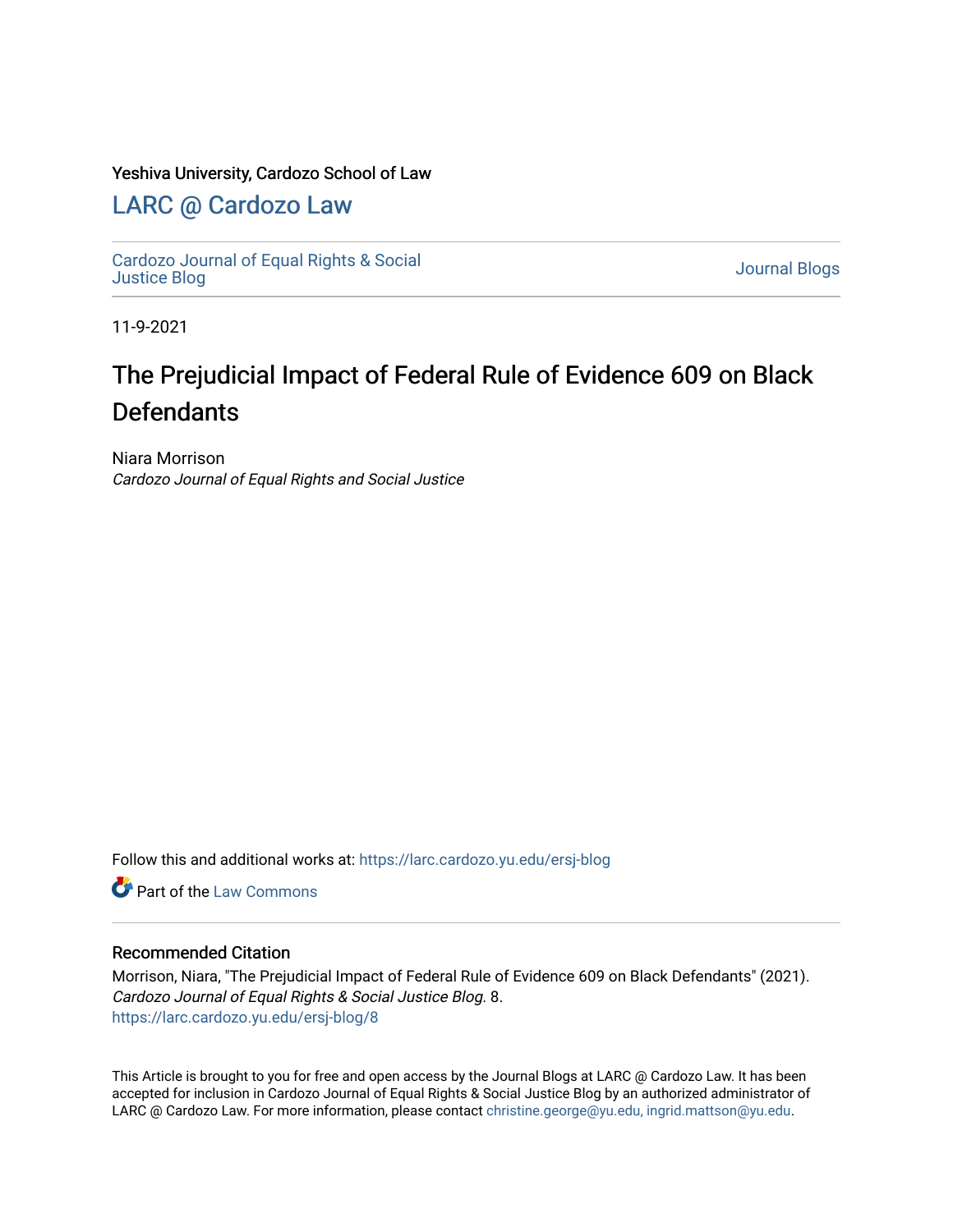# **The Prejudicial Impact of Federal Rule of Evidence 609 on Black Defendants**

Federal Rule of Evidence 609, Impeachment by Evidence of a Criminal Conviction, allows the litigating parties to attack a witness's "character for truthfulness" [\[1\]](https://manage.wix.com/dashboard/4048580a-6877-4460-b15c-ac5c8ebbccbb/blog/create-post#_ftn1) by evidence of a criminal conviction at trial.[\[2\]](https://manage.wix.com/dashboard/4048580a-6877-4460-b15c-ac5c8ebbccbb/blog/create-post#_ftn2) The rule allows a witness's prior felony conviction[\[3\]](https://manage.wix.com/dashboard/4048580a-6877-4460-b15c-ac5c8ebbccbb/blog/create-post#_ftn3) or any conviction that involved a dishonest act or false statement[\[4\]](https://manage.wix.com/dashboard/4048580a-6877-4460-b15c-ac5c8ebbccbb/blog/create-post#_ftn4) to be admitted by a trial judge for impeachment purposes. Often defendant-witnesses are the most affected by this rule because it allows jurors to make a propensity inference about the defendant's (un)truthful character, although it may not actually be representative of their character or probative of the crime at hand. There is a high prejudicial effect of allowing previous convictions to be admitted into evidence because the jury is allowed to make inferences that witnesses testimony is untrue because they were once convicted of a crime, and therefore they must not be telling the truth now. There is a double-edged sword here: the defendant can choose not to testify, which may make him appear guilty in the eyes of the jury, or he can testify, but he runs the risk of being impeached for his prior convictions. The admission of prior conviction evidence contributes to a system that disfavors criminal defendants and disproportionately impacts people of color.[\[5\]](https://manage.wix.com/dashboard/4048580a-6877-4460-b15c-ac5c8ebbccbb/blog/create-post#_ftn5)

The implications that FRE 609 has on witnesses is prejudicial, but when considering the witness's race, the impact becomes greater. Race is significant in criminal law because the rates in which Black people are arrested, convicted, and sentenced[\[6\]](https://manage.wix.com/dashboard/4048580a-6877-4460-b15c-ac5c8ebbccbb/blog/create-post#_ftn6) are disproportionately higher. Race plays a large role in which groups of people are convicted for crimes and longer sentencing terms[.\[7\]](https://manage.wix.com/dashboard/4048580a-6877-4460-b15c-ac5c8ebbccbb/blog/create-post#_ftn7) Mass incarceration, over-policing, and prosecutorial biases are just a few reasons why Black people receive harsher sentences compared to those of white people.[\[8\]](https://manage.wix.com/dashboard/4048580a-6877-4460-b15c-ac5c8ebbccbb/blog/create-post#_ftn8) There is a tumultuous history of Black peoples' experiences with law enforcement in America that has ultimately affected their experiences within the legal system. Black criminal defendants frequently deal with "inadequate provision of defense counsel" and an "overwhelming pressure to plead guilty,"[\[9\]](https://manage.wix.com/dashboard/4048580a-6877-4460-b15c-ac5c8ebbccbb/blog/create-post#_ftn9) which contributes to higher convictions as well. If one group of people has more run-ins with the law, it is more likely that if a subset of those people become witnesses in a trial (as a character witness or defendant-witness), their prior conviction can be used to taint their credibility. This is an exceptionally prejudicial flaw with this rule, because although the ostensible purpose of the rule is to allow parties to use established social norms of truthfulness, i.e. prior criminal convictions, to attack the witness's character for truthfulness, there are other factors that are implicitly considered by the jury. The impact this rule has on witnesses of differing races is not uniform and often has very little, if any, probative value[.\[10\]](https://manage.wix.com/dashboard/4048580a-6877-4460-b15c-ac5c8ebbccbb/blog/create-post#_ftn10)

Once a person is convicted for a crime punishable for over a year, FRE 609 inherently deems them as an untruthful person from that day forward, opening the door for attacks on their propensity for truthfulness. Since